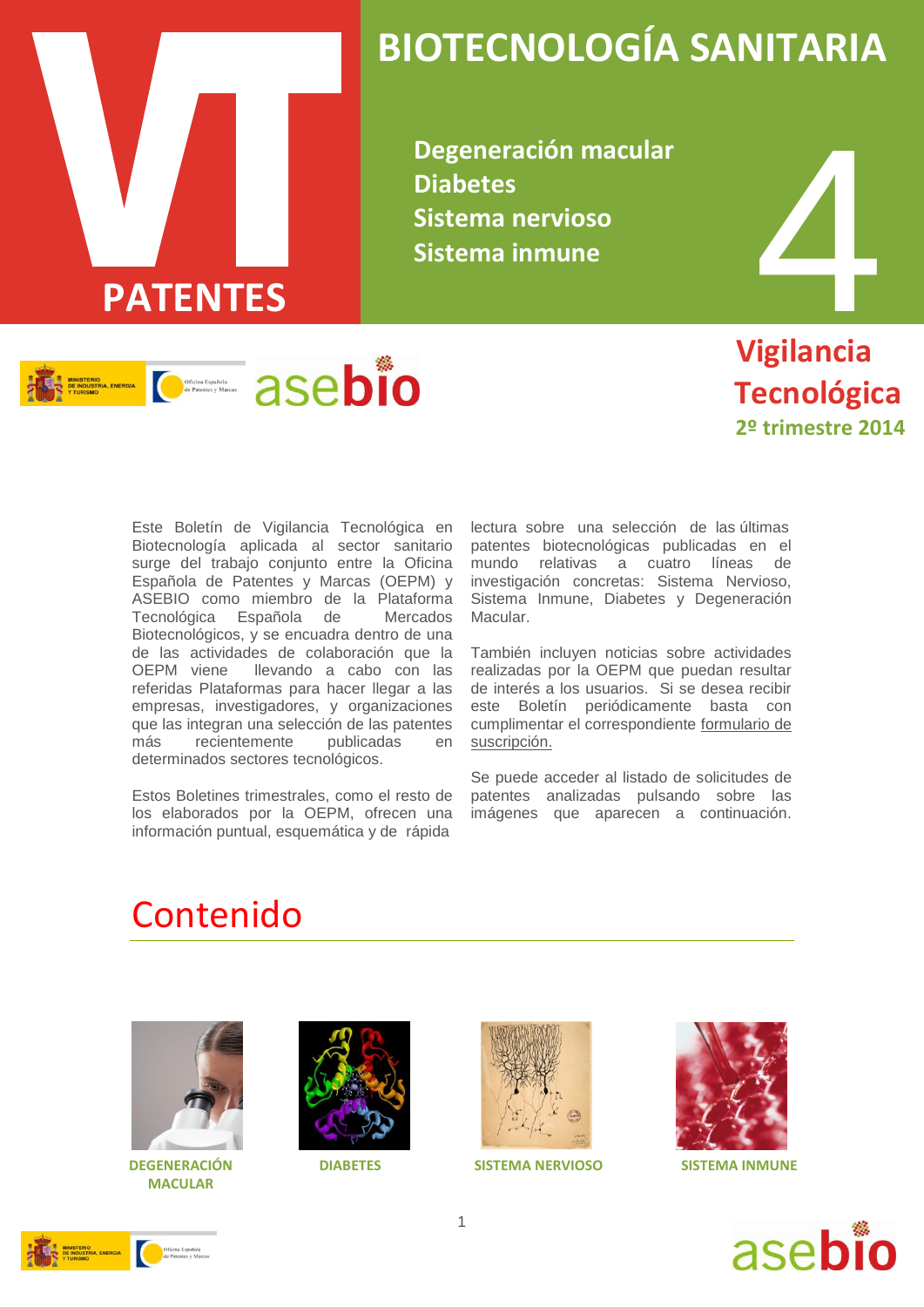# **Degeneración Macular**

| Nº DE PUBLICACIÓN           | <b>SOLICITANTE</b>                                            | <b>CONTENIDO TÉCNICO</b>                                                             |
|-----------------------------|---------------------------------------------------------------|--------------------------------------------------------------------------------------|
| WO2014060517 A1<br>20140424 | INSERM INST NAT DE LA<br>SANTÉ ET DE LA RECH<br>MEDICALE [FR] | Methods and pharmaceutical compositions<br>treatment of age-related macular degenera |
| WO2014058464 A1<br>20140417 | SANBIO INC [US]                                               | Methods and compositions for treatment of<br>degeneration                            |
| WO2014043558 A1<br>20140320 | UNIV UTAH RES FOUND [US]                                      | Methods of predicting the development of a<br>on chromosome 1 and chromosome 10      |



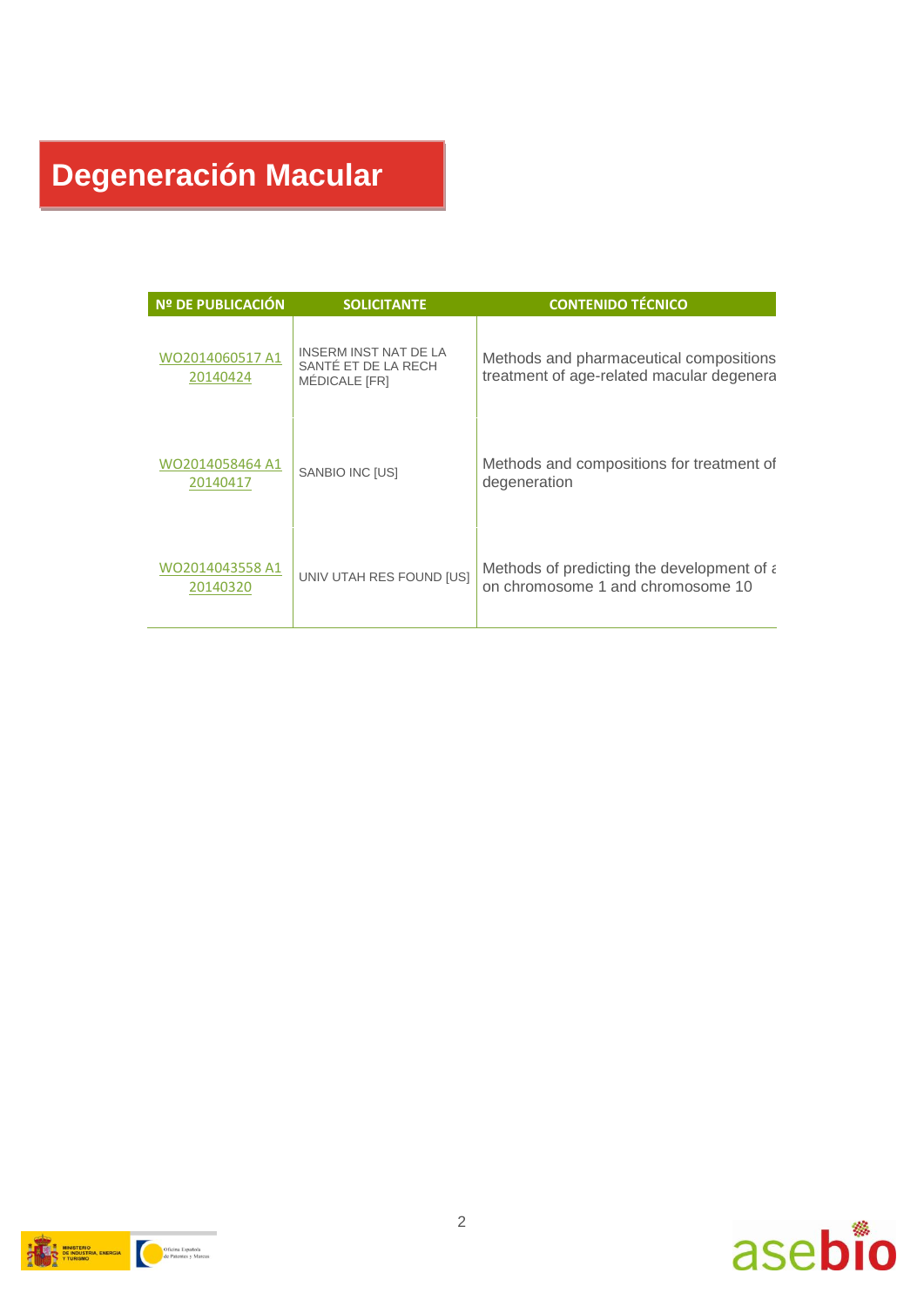| <b>Nº DE PUBLICACIÓN</b>    | <b>SOLICITANTE</b>                                                                                                                       | <b>CONTENIDO TÉCNICO</b>                                                                                                                                       |
|-----------------------------|------------------------------------------------------------------------------------------------------------------------------------------|----------------------------------------------------------------------------------------------------------------------------------------------------------------|
| WO2014077575 A1<br>20140522 | DYNEBIO INC [KR]                                                                                                                         | Agar-derived neoagarooligosaccharide<br>composite composition prepared by daga<br>enzyme reaction and having anti-obesity and<br>anti-diabetes effects         |
| WO2014076246 A1<br>20140522 | UNIVERSITÉ CATHOLIQUE DE<br>LOUVAIN [BE]; UNIV<br><b>WAGENINGEN [NL]</b>                                                                 | Use of akkermansia for treating metabolic<br>disorders                                                                                                         |
| ES2459868 A1<br>20140512    | <b>FUNDACIÓN ARAGONESA</b><br>PARA LA INVESTIGACIÓN Y EL<br>DESARROLLO ARAID [ES];<br>INST ARAGONÉS DE CIENCIAS<br>DE LA SALUD IACS [ES] | Procedimiento de obtencion de celulas<br>pluripotentes inducidas (ips), las celulas ips<br>obtenidas y usos de las mismas                                      |
| WO2014071405 A2<br>20140508 | UNIV CASE WESTERN<br>RESERVE [US]                                                                                                        | Long-acting single-chain insulin analogues                                                                                                                     |
| WO2014068033 A2<br>20140508 | <b>UNIVERSITÄTSKLINIKUM</b><br><b>FREIBURG [DE]</b>                                                                                      | Animal model for type 2 diabetes and<br>obesity                                                                                                                |
| WO2014067447 A1<br>20140508 | UNIV HONG KONG CHINESE<br>[CN]; HOSPITAL AUTHORITY<br>[CN]                                                                               | Novel biomarkers for diabetic kidney<br>diseases and use thereof                                                                                               |
| WO2014066787 A1<br>20140501 | <b>BOSTON HEART</b><br><b>DIAGNOSTICS CORP [US]</b>                                                                                      | Diabetes panel                                                                                                                                                 |
| WO2014066058 A1<br>20140501 | ABBOTT CARDIOVASCULAR<br>SYSTEMS [US]                                                                                                    | Dual variable domain (dvd) immunoglobulins<br>for reducing major adverse cardiovascular<br>events (mace) in diabetic patients<br>subsequent to stent placement |
| WO2014064469 A1<br>20140501 | KAKABADZE ZURAB [GE];<br>NPLE ILIA STATE UNIVERSITY<br>[GE]                                                                              | The treatment of insulin dependent diabetes.<br>The isolated venous sac as a site for cell<br>transplantation.                                                 |
| WO2014060472 A1<br>20140424 | NOVO NORDISK AS [DK]                                                                                                                     | Fatty acid acylated amino acids for oral<br>peptide delivery                                                                                                   |
| WO2014059536 A1<br>20140424 | <b>DIAMEDICA INC [CA]</b>                                                                                                                | Combination of an insulin and tissue<br>kallikrein 1                                                                                                           |
| WO2014057455 A2<br>20140417 | OSPEDALE SAN RAFFAELE S<br>R L [IT]; ISTITUTO<br><b>ZOOPROFILATTICO</b><br>SPERIMENTALE DELLE<br><b>VENEZIE [IT]</b>                     | Influenza virus and type 1 diabetes                                                                                                                            |



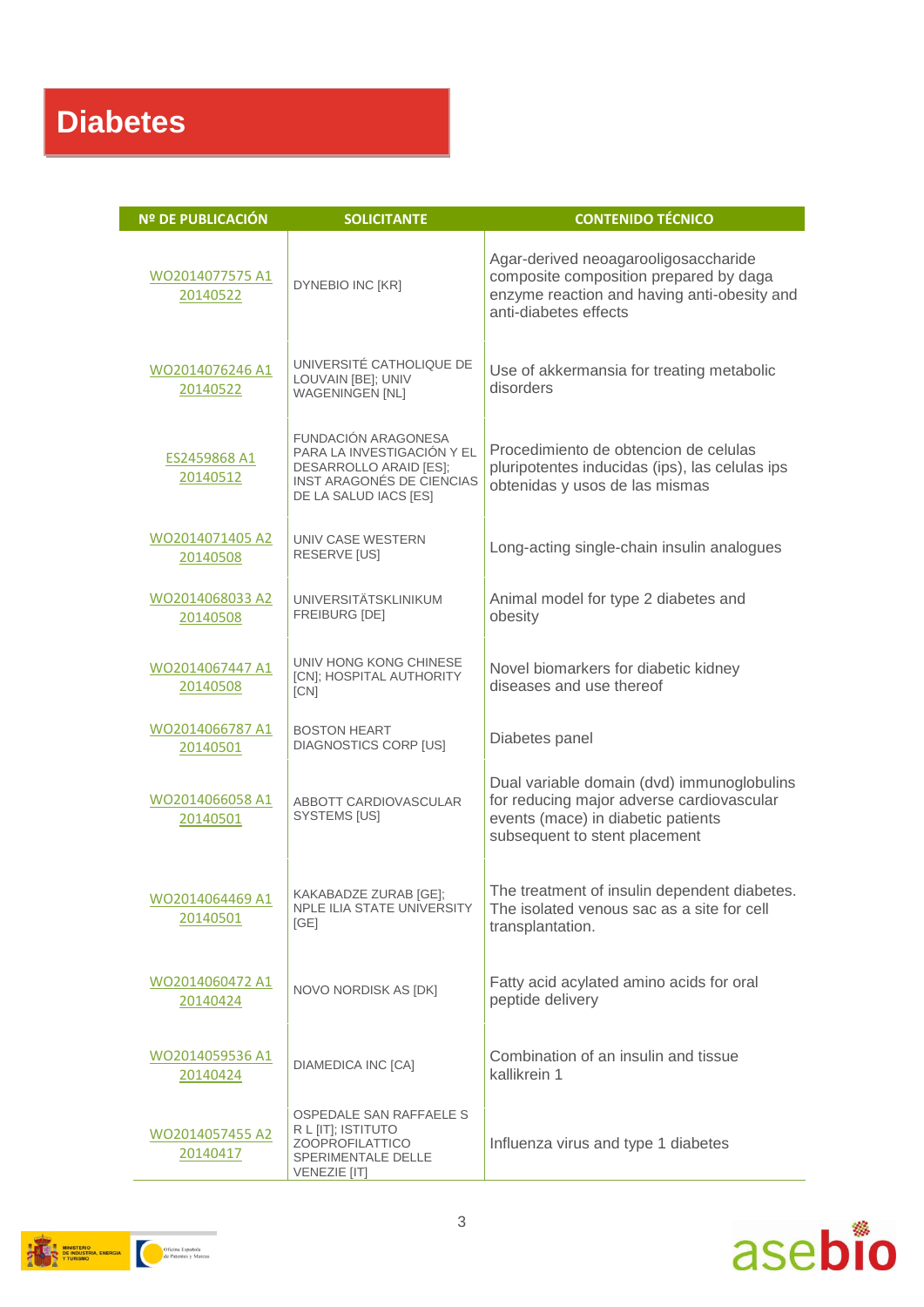| <b>Nº DE PUBLICACIÓN</b>    | <b>SOLICITANTE</b>                                                                                                                                      | <b>CONTENIDO TÉCNICO</b>                                                                                                                                               |
|-----------------------------|---------------------------------------------------------------------------------------------------------------------------------------------------------|------------------------------------------------------------------------------------------------------------------------------------------------------------------------|
| WO2014056872 A1<br>20140417 | SANOFI SA [FR]                                                                                                                                          | Exendin-4 derivatives as dual glp1/glucagon<br>agonists                                                                                                                |
| WO2014056121 A1<br>20140417 | ZENSUN SHANGHAI SCIENCE<br>& TECHNOLOGY LTD [CN]                                                                                                        | Compositions and methods for treating heart<br>failure in diabetic patients                                                                                            |
| WO2014055687 A1<br>20140410 | HITACHI CHEMICAL CO LTD<br>[JP]; HITACHI CHEMICAL RES<br>CT INC [US]; UNIV CALIFORNIA<br>[US]                                                           | Urine exosome mrnas and methods of using<br>same to detect diabetic nephropathy                                                                                        |
| WO2014055564 A1<br>20140410 | HARVARD COLLEGE [US]                                                                                                                                    | Stabilized polypeptide insulin receptor<br>modulators                                                                                                                  |
| WO2014052611 A1<br>20140403 | LEVETAN CLARESA [US]                                                                                                                                    | Generation of new pancreatic beta cells                                                                                                                                |
| WO2014051154 A1<br>20140403 | <b>FOUND BIOMEDICAL RES &amp;</b><br>INNOV [JP]; UNIV TOKAI<br>EDUCATIONAL SYSTEM [JP];<br>STEMMED INC [JP];<br>JUNTENDO EDUCATIONAL<br>FOUNDATION [JP] | Method for in vitro proliferation of cell<br>population containing cells suitable for<br>treatment of ischemic disease                                                 |
| WO2014046804 A1<br>20140327 | PROTHERA INC [US]                                                                                                                                       | Probiotic compositions and methods for the<br>treatment of obesity and obesity-related<br>conditions                                                                   |
| WO2014045266 A1<br>20140327 | ERIKSSON ULF [SE]                                                                                                                                       | Treatment of type 2 diabetes and related<br>conditions                                                                                                                 |
| WO2014044857 A1<br>20140327 | PLASTICELL LTD [GB]                                                                                                                                     | Adipose tissue cells                                                                                                                                                   |
| WO2014044281 A1<br>20140327 | RIGSHOSPITALET [DK]                                                                                                                                     | Inhibition of a 33-mer gliadin peptide for<br>treatment of diabetes                                                                                                    |
| WO2014044184 A1<br>20140327 | SUZHOU SJ BIOMATERIALS<br>CO LTD [CN]; MA XIONGMING<br>[CN]; ZHANG WEIJIANG [CN];<br>LIU XING [CN]; LI ZHONG [CN]                                       | Protein for detecting type 1 diabetes mellitus<br>and partial peptide thereof                                                                                          |
| WO2014041069 A1<br>20140320 | NEURIMMUNE HOLDING AG<br>[CH]                                                                                                                           | Human islet amyloid polypeptide (hiapp)<br>specific antibodies and uses thereof                                                                                        |
| WO2014038866 A1<br>20140313 | AJOU UNIV IND ACAD COOP<br>FOUND [KR]; REGENPRIME CO<br>LTD [KR]                                                                                        | Composition for treating angiogenic<br>diseases using extracellular matrix<br>membrane of cartilage-derived cell, and<br>transplant material for cornea or conjunctiva |
| WO2014037373 A1<br>20140313 | SANOFI SA [FR]                                                                                                                                          | Fusion proteins for treating a metabolic<br>syndrome                                                                                                                   |
| WO2014027049 A1<br>20140220 | UNIV ULSTER [GB]                                                                                                                                        | Therapeutic uses of dogfish glucagon and<br>analogues thereof                                                                                                          |



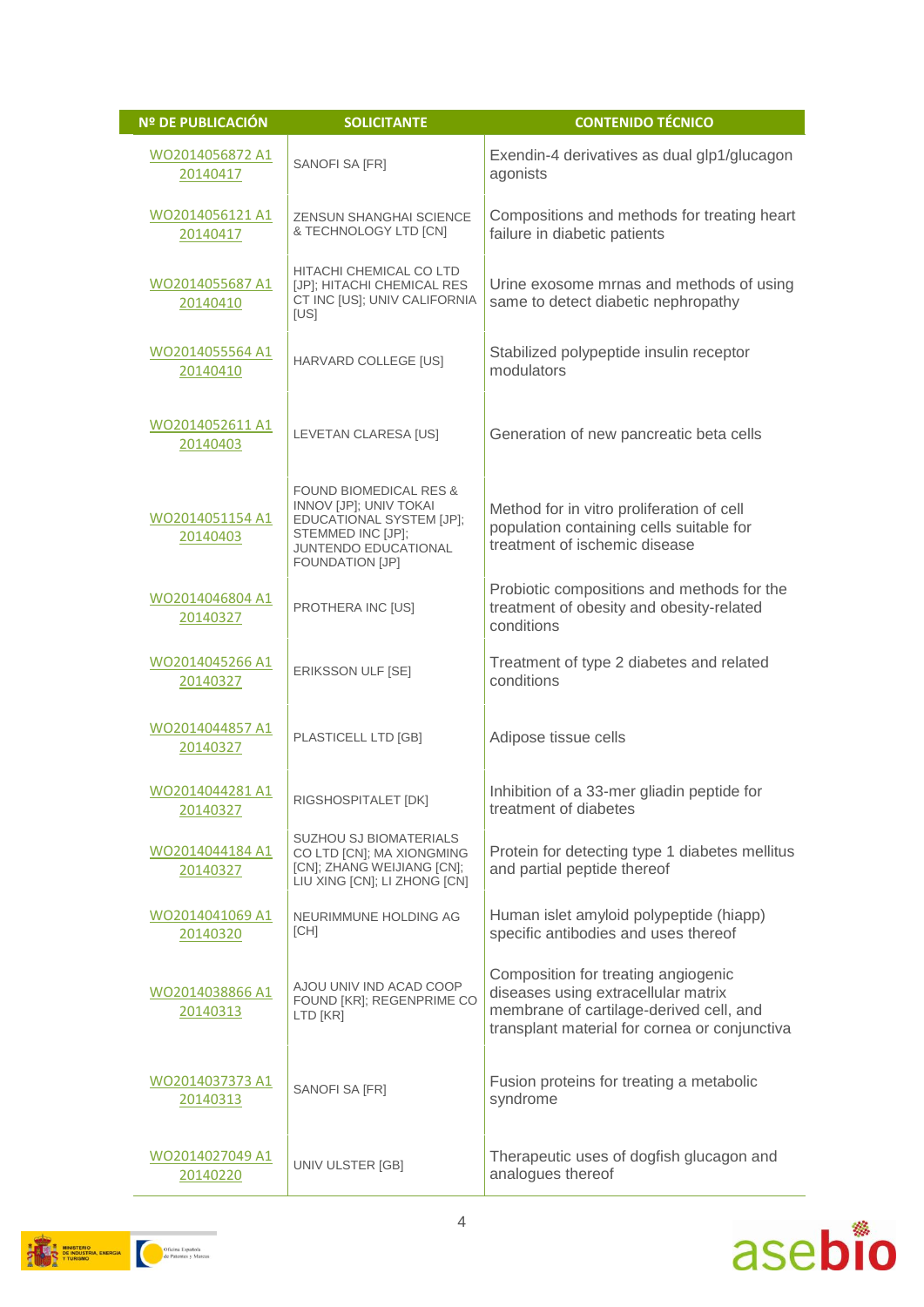| Nº DE PUBLICACIÓN           | <b>SOLICITANTE</b>                                                                                                                               | <b>CONTENIDO TÉCNICO</b>                                                                                                                                  |
|-----------------------------|--------------------------------------------------------------------------------------------------------------------------------------------------|-----------------------------------------------------------------------------------------------------------------------------------------------------------|
| WO2014080286 A2<br>20140530 | UTI LIMITED PARTNERSHIP<br>[CA]                                                                                                                  | Methods and compositions for treating<br>multiple sclerosis and related disorders                                                                         |
| WO2014080054 A1<br>20140530 | <b>CONSEJO SUPERIOR</b><br>INVESTIGACION [ES]; CT DE<br>INVESTIGACIÓN BIOMÉDICA<br>EN RED DE ENFERMEDADES<br>NEURODEGENERATIVAS<br>CIBERNED [ES] | Method for the diagnosis and/or prognosis<br>of neurodegenerative diseases                                                                                |
| WO2014074942 A1<br>20140515 | ILLUMINA INC [US]; DECODE<br><b>GENETICS EHF [IS]</b>                                                                                            | Risk variants of alzheimer's disease                                                                                                                      |
| WO2014027668 A1<br>20140220 | PUBLIC UNIVERSITY CORP<br>NAGOYA CITY UNIVERSITY<br>[JP]                                                                                         | Reelin decomposition using adamts-3                                                                                                                       |
| WO2014071219 A1<br>20140508 | <b>FACTOR BIOSCIENCE INC</b><br>[US]; ANGEL MATTHEW [US];<br>ROHDE CHRISTOPHER [US]                                                              | Methods and products for expressing<br>proteins in cells                                                                                                  |
| WO2014065606 A1<br>20140501 | NAT UNIV GYEONGSANG<br>IACF [KR]                                                                                                                 | Agent for treating nerve disease,<br>comprising osmotin composition and<br>inhibitor for inhibiting expression or activity<br>of gaba b receptor proteins |
| WO2014061456 A1<br>20140424 | UNIV NAGOYA NAT UNIV<br>CORP [JP]                                                                                                                | Integration dysfunction syndrome marker<br>set and utilization thereof                                                                                    |
| WO2014060509 A1<br>20140424 | <b>BRAMANTI PLACIDO [IT];</b><br>MAZZON EMANUELA [IT];<br><b>IORI RENATO [IT]</b>                                                                | Use of a bioactivated phytochemical as a<br>neuroprotective agent for preventing and<br>treating disorders related to nervous<br>system                   |
| WO2014060444 A1<br>20140424 | MEDIMMUNE LTD [GB]                                                                                                                               | Antibodies to amyloid beta                                                                                                                                |
| WO2014059115 A1<br>20140417 | UNIV WASHINGTON CT<br>COMMERCIALI [US]                                                                                                           | Compositions and methods for diagnosis<br>and treatment of neurological disease                                                                           |
| WO2014058976 A2<br>20140417 | TEVA PHARMA [IL]; TEVA<br>PHARMA [US]; COMABELLA<br>MANUEL [ES]; MONTALBAN<br>XAVIER [ES]                                                        | Biomarkers predictive for clinical response<br>for glatiramer acetate                                                                                     |



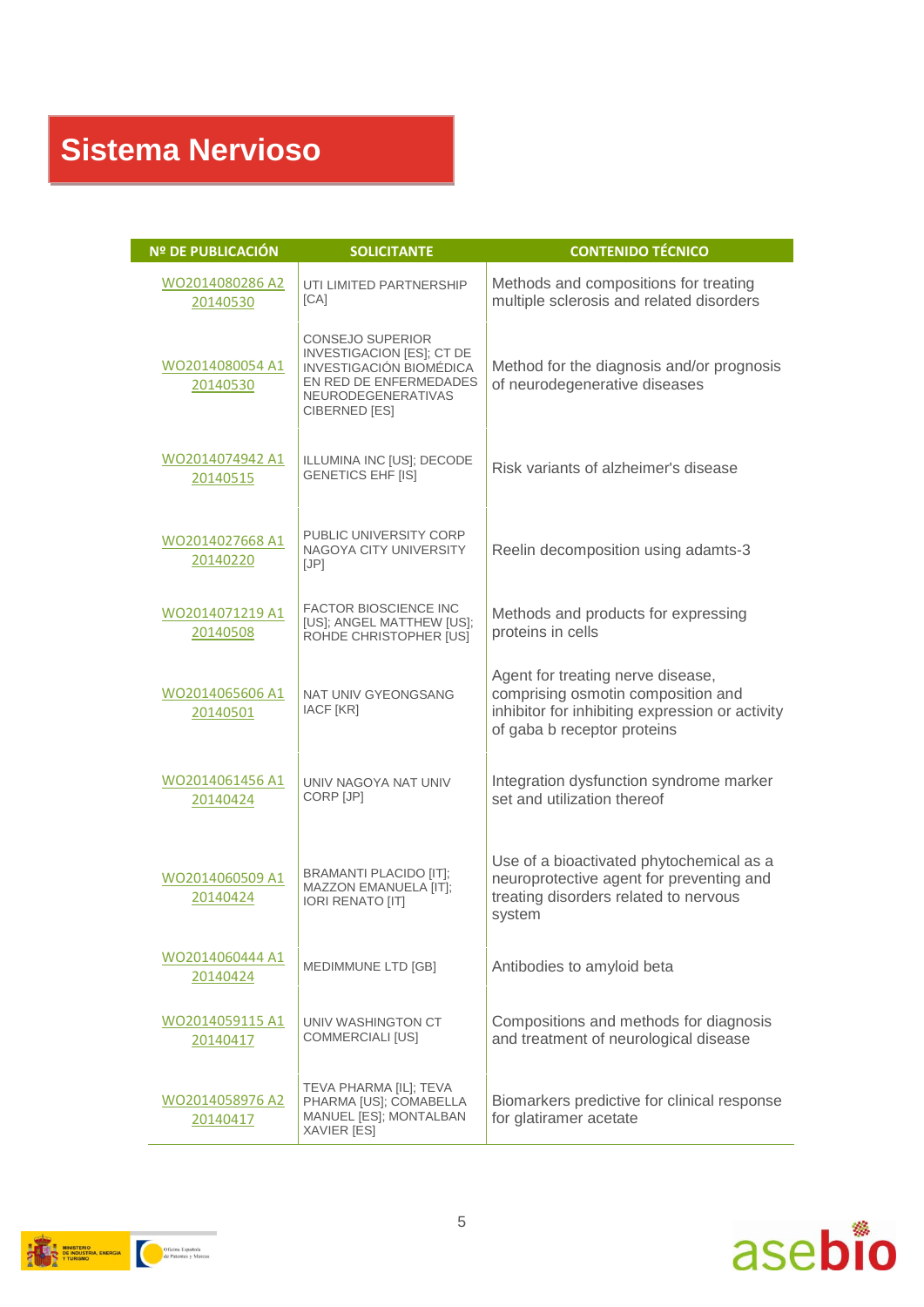| <b>Nº DE PUBLICACIÓN</b>    | <b>SOLICITANTE</b>                                                                            | <b>CONTENIDO TÉCNICO</b>                                                                                                                            |
|-----------------------------|-----------------------------------------------------------------------------------------------|-----------------------------------------------------------------------------------------------------------------------------------------------------|
| WO2014058875 A2<br>20140417 | <b>BIOGEN IDEC INC [US]</b>                                                                   | Combination therapies and uses for<br>treatment of demyelinating disorders                                                                          |
| WO2014056816 A1<br>20140417 | HOFFMANN LA ROCHE [CH];<br>HOFFMANN LA ROCHE [US]                                             | Combination of an a[beta] antibody and a<br>bace inhibitor                                                                                          |
| WO2014055967 A2<br>20140410 | NEOTOPE BIOSCIENCES LTD<br>[IE]; BASI GURIGBAL S [US];<br>BARBOUR ROBIN [US]; LIU<br>YUE [US] | Compositions and methods for treating<br>diseases of protein aggregation involving<br>ic3b deposition                                               |
| WO2014055800 A1<br>20140410 | <b>EASTERN VIRGINIA MED</b><br>SCHOOL [US]; JOHNSON<br>EDWARD M [US]; DANIEL<br>DIANNE C [US] | A family of synthetic polynucleotide-<br>binding peptides and uses thereof                                                                          |
| WO2014055515 A1<br>20140410 | <b>NEUROPHAGE</b><br>PHARMACEUTICALS INC [US]                                                 | Use of p3 of bacteriophage fusion proteins<br>as amyloid binding agents                                                                             |
| WO2014053845 A1<br>20140410 | RANDOX LAB LTD [GB]                                                                           | Method for aiding diagnosis of alzheimer's<br>disease                                                                                               |
| WO2014053489 A1<br>20140410 | <b>GENEURO SA [CH]</b>                                                                        | Compounds for treating the remyelination<br>blockade in diseases associated with the<br>expression of herv-w envelope protein                       |
| WO2014052807 A1<br>20140403 | QUINCY BIOSCIENCE LLC<br>[US]; UNDERWOOD MARK Y<br>[US]                                       | Methods for alleviating symptoms of<br>multiple sclerosis based on apoaequorin-<br>containing compositions                                          |
| WO2014052789 A1<br>20140403 | UNIV NORTH CAROLINA [US]                                                                      | Aav vectors targeted to oligodendrocytes                                                                                                            |
| WO2014047741 A1<br>20140403 | UNIV BRITISH COLUMBIA<br>[CA]                                                                 | Peptide directed protein knockdown                                                                                                                  |
| WO2014046871 A1<br>20140327 | <b>MASSACHUSETTS INST</b><br><b>TECHNOLOGY [US]</b>                                           | The use of gene expression profiling as a<br>biomarker for assessing the efficacy of<br>hdac inhibitor treatment in<br>neurodegenerative conditions |
| WO2014043696 A2<br>20140320 | <b>RES INST AT NATIONWIDE</b><br>CHILDREN S HOSPITAL [US]                                     | Compositions and methods for treating<br>amyotrophic lateral sclerosis                                                                              |
| WO2014042493 A1<br>20140320 | SNU R&DB FOUNDATION [KR]                                                                      | Novel epitope of ip-10 and antibody to<br>same                                                                                                      |
| WO2014040076 A1<br>20140313 | XENCOR INC [US]                                                                               | Methods of treating neurological diseases                                                                                                           |



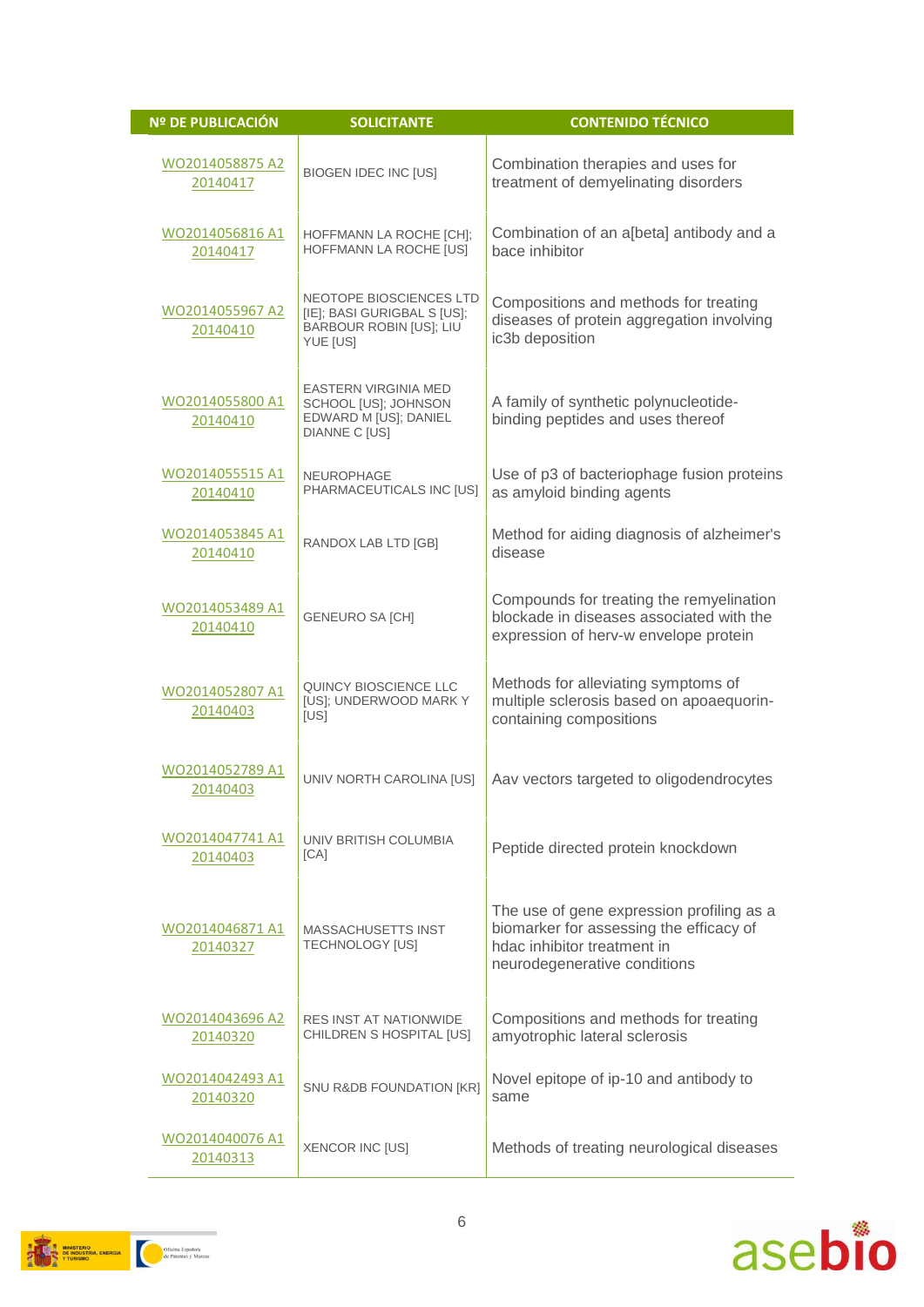| <b>Nº DE PUBLICACIÓN</b>    | <b>SOLICITANTE</b>            | <b>CONTENIDO TÉCNICO</b>                                                                                                     |
|-----------------------------|-------------------------------|------------------------------------------------------------------------------------------------------------------------------|
| WO2014040042 A2<br>20140313 | UNIV JOHNS HOPKINS [US]       | Diagnostic assay for alzheimer's disease                                                                                     |
| WO2014038878 A2<br>20140313 | RYU BOURYEOL [KR]             | Composition for brain-neuron protection<br>and brain-disease prevention, alleviation or<br>treatment comprising muskrat musk |
| WO2014036427 A1<br>20140306 | <b>GEN HOSPITAL CORP [US]</b> | Biotin complexes for treatment and<br>diagnosis of alzheimer's disease                                                       |



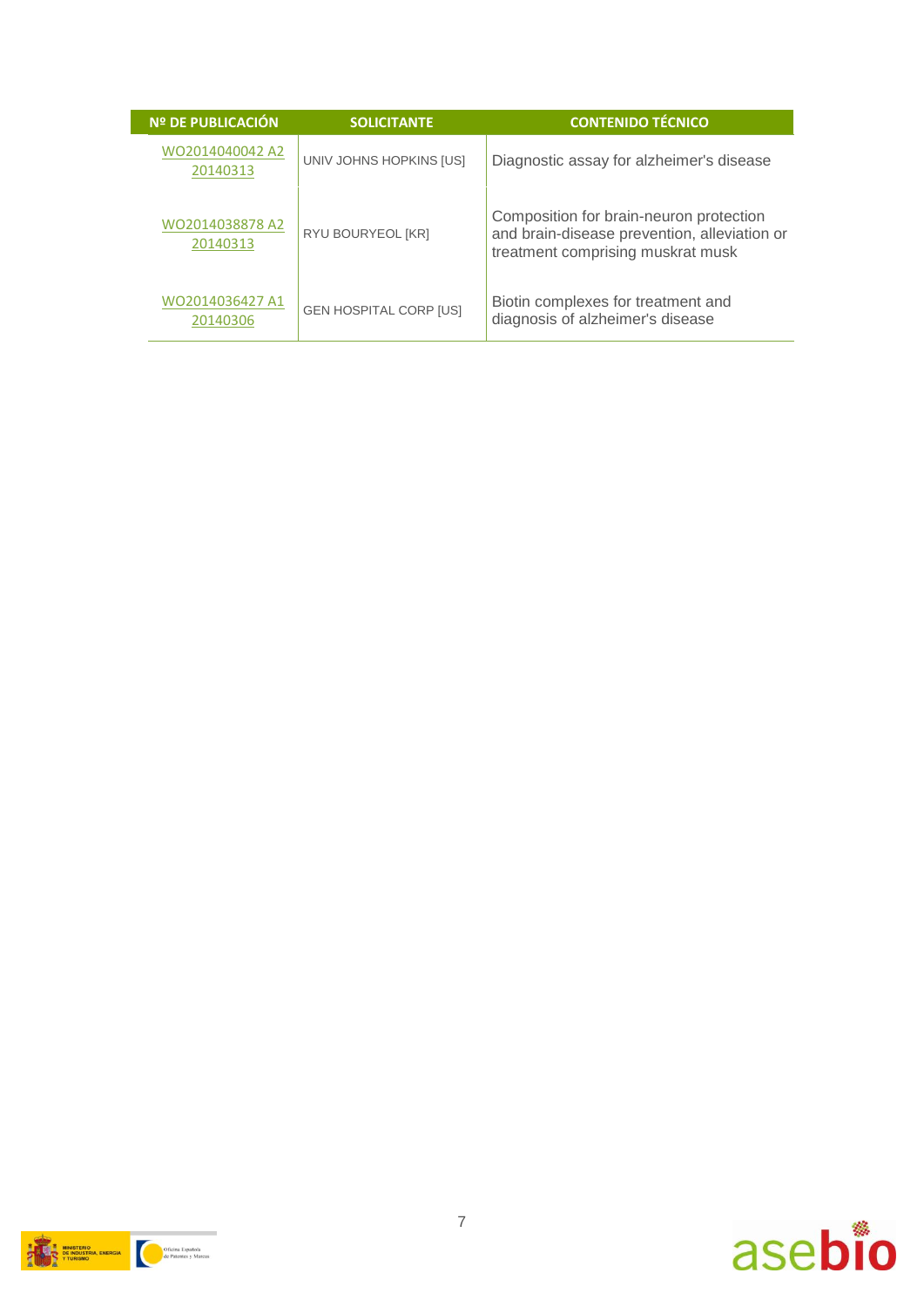| <b>Nº DE PUBLICACIÓN</b>    | <b>SOLICITANTE</b>                                                                                      | <b>CONTENIDO TÉCNICO</b>                                                                                            |
|-----------------------------|---------------------------------------------------------------------------------------------------------|---------------------------------------------------------------------------------------------------------------------|
| WO2014080204 A1<br>20140530 | UNIV BIRMINGHAM [GB]                                                                                    | Assay method                                                                                                        |
| WO2014078935 A1<br>20140530 | SCHRIEMER DAVID [CA]; REY<br><b>MARTIAL [CA]</b>                                                        | Treatment of gluten intolerance and related<br>conditions                                                           |
| WO2014078896 A1<br>20140530 | UNIV QUEENSLAND [AU]                                                                                    | Complex-formation-modulating agents and<br>uses therefor                                                            |
| WO2014066167 A1<br>20140501 | <b>FOUNTAIN BIOPHARMA INC:</b><br>LIN WILLIE; LEE TONG-YOUN;<br>WU HAN-CHUNG; TSAO<br><b>TANNY CHEN</b> | Antibodies to interleukin-6 and uses thereof                                                                        |
| WO2014064203 A1<br>20140501 | <b>INSERM INST NAT DE LA</b><br>SANTE ET DE LA RECH<br>MÉDICALE [FR]; UNIVERSITÉ<br>DE BORDEAUX I [FR]  | Lyve-1 antagonists for preventing or treating<br>a pathological condition associated with<br>lymphangiogenesis      |
| WO2014062963 A1<br>20140424 | AMGEN INC [US]                                                                                          | Methods and compositions relating to anti-il-<br>21 receptor antibodies                                             |
| WO2014060785 A2<br>20140424 | <b>EGIS PHARMACEUTICALS PLC</b><br>[HU]                                                                 | Diagnostic method for predicting response<br>to tnf[alpha] inhibitor                                                |
| WO2014060712 A1<br>20140424 | LIVERPOOL SCHOOL OF<br>TROPICAL MEDICINE [GB]                                                           | Immunomodulatory proteins                                                                                           |
| WO2014060580 A1<br>20140424 | FUNDACIÓN CT NAC DE<br><b>INVESTIGACIONES</b><br><b>CARDIOVASCULARES</b><br>CARLOS III CNIC [ES]        | Lxvp-mediated calcineurin inhibition in<br>macrophages                                                              |
| EP2722341 A1<br>20140423    | FOUNTAIN BIOPHARMA INC<br><b>ITW1</b>                                                                   | Antibodies to interleukin-6 and uses thereof                                                                        |
| WO2014058389 A1<br>20140417 | <b>AGENCY SCIENCE TECH &amp;</b><br>RES [SG]                                                            | Optimised heavy chain and light chain<br>signal peptides for the production of<br>recombinant antibody therapeutics |



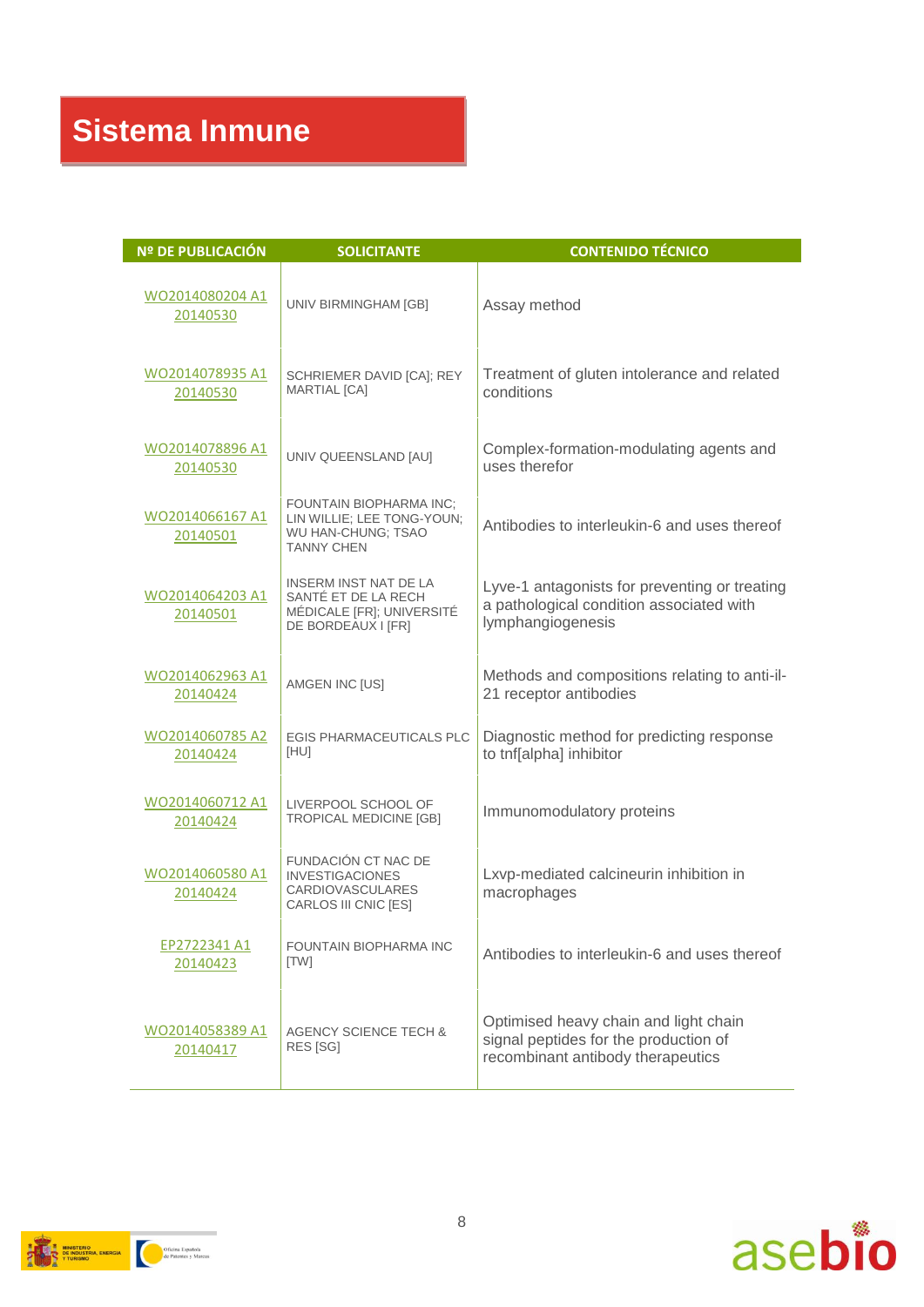| <b>Nº DE PUBLICACIÓN</b>    | <b>SOLICITANTE</b>                                                                                   | <b>CONTENIDO TÉCNICO</b>                                                                                                                                                                                                  |
|-----------------------------|------------------------------------------------------------------------------------------------------|---------------------------------------------------------------------------------------------------------------------------------------------------------------------------------------------------------------------------|
| WO2014058254 A1<br>20140417 | CATHOLIC UNIVERSITY OF<br>KOREA INDUSTRY ACADEMIC<br>COOPERATION FOUNDATION<br>[KR]                  | Composition for estimating risk of onset of<br>systemic lupus erythematosus, comprising<br>primer for detecting dna copy number<br>variation in 1q25.1(rabgap1l) location,<br>6p21.32 (c4) location and 10.q21.3 location |
| WO2014057437 A2<br>20140417 | <b>COMMISSARIAT ENERGIE</b><br><b>ATOMIQUE [FR]</b>                                                  | Method for preparing c1q recombinant<br>protein                                                                                                                                                                           |
| WO2014057122 A1<br>20140417 | ADC THERAPEUTICS S RL [CH]                                                                           | Pyrrolobenzodiazepine-anti-cd22 antibody<br>conjugates                                                                                                                                                                    |
| WO2014057118 A1<br>20140417 | <b>ADC THERAPEUTICS SARL</b><br>[CH]                                                                 | Pyrrolobenzodiazepine-anti-cd22 antibody<br>conjugates                                                                                                                                                                    |
| WO2014056813 A1<br>20140417 | HOFFMANN LA ROCHE [CH];<br>HOFFMANN LA ROCHE [US]                                                    | Cell penetrating peptides which bind irf5                                                                                                                                                                                 |
| WO2014055967 A2<br>20140410 | <b>NEOTOPE BIOSCIENCES LTD</b><br>[IE]; BASI GURIGBAL S [US];<br>BARBOUR ROBIN [US]; LIU<br>YUE [US] | Compositions and methods for treating<br>diseases of protein aggregation involving<br>ic3b deposition                                                                                                                     |
| WO2014055073 A1<br>20140410 | PHILOGEN SPA [IT]                                                                                    | Antigens associated with inflammatory<br>bowel disease                                                                                                                                                                    |
| WO2014054046 A1<br>20140410 | GAVISH GALILEE BIO APPL<br>LTD [IL]                                                                  | Ordered reversible fibrils, aggregates and<br>multimers of proteins and uses thereof                                                                                                                                      |
| WO2014053223 A1<br>20140410 | SCARPELLINI FABIO [IT];<br>SBRACIA MARCO [IT]                                                        | Use of degarelix in the treatment of<br>endometriosis and related diseases                                                                                                                                                |
| WO2014052188 A1<br>20140403 | JANSSEN BIOTECH INC [US]                                                                             | Toll-like receptor 3 antagonists for the<br>treatment of metabolic and cardiovascular<br>diseases                                                                                                                         |
| WO2014051009 A1<br>20140403 | RIKEN [JP]; JACKSON LAB [US]                                                                         | Psoriasis vulgaris model mouse and method<br>for producing same                                                                                                                                                           |
| EP2713165 A1<br>20140402    | INST NAT SANTE RECH MED<br>[FR]                                                                      | Use of vanin-1 as a biomarker of<br>inflammatory bowel diseases                                                                                                                                                           |
| WO2014044768 A1<br>20140327 | MORPHOSYS AG [DE]                                                                                    | Treatment for rheumatoid arthritis                                                                                                                                                                                        |

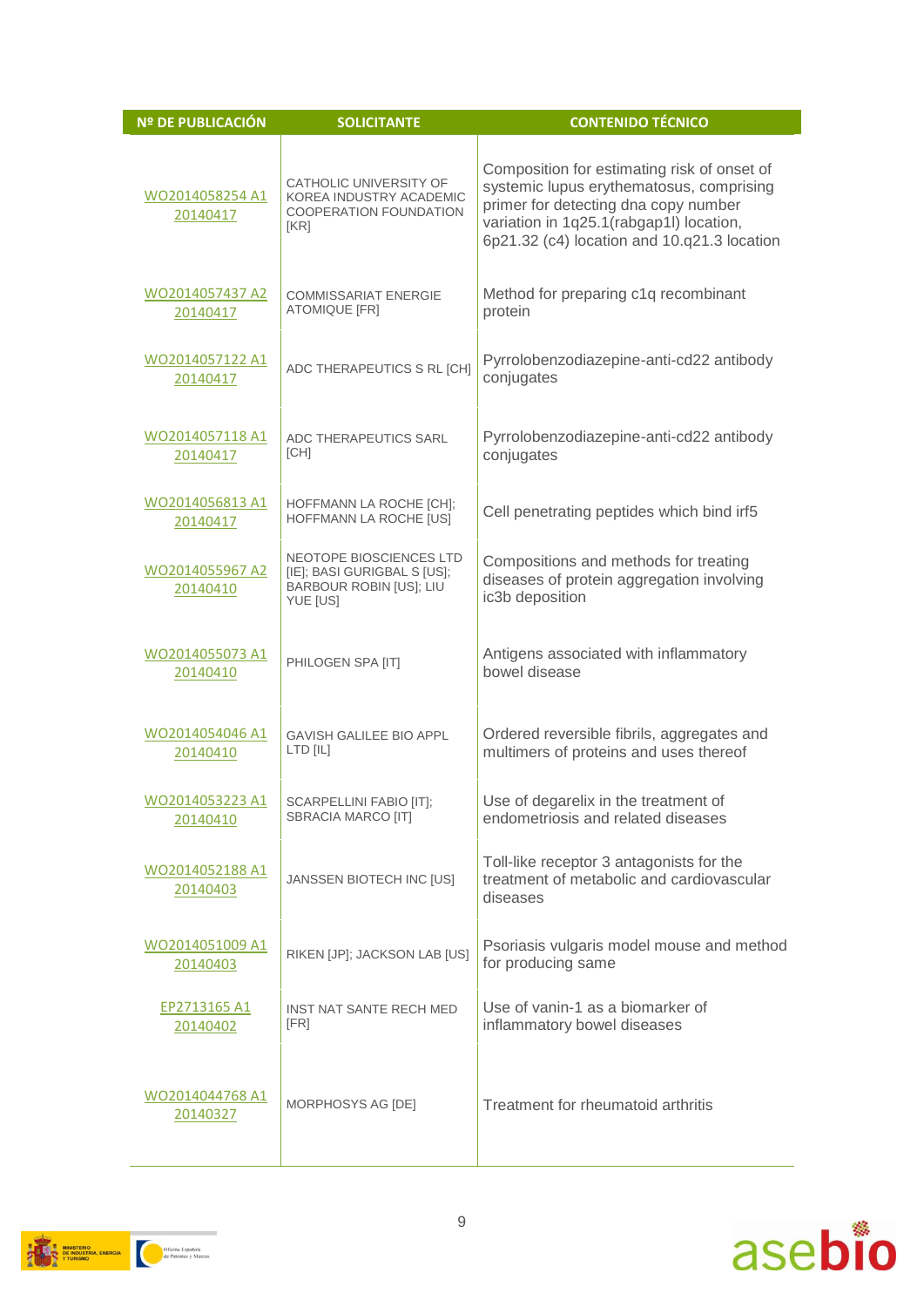| <b>Nº DE PUBLICACIÓN</b>    | <b>SOLICITANTE</b>                                                       | <b>CONTENIDO TÉCNICO</b>                                                                                                |
|-----------------------------|--------------------------------------------------------------------------|-------------------------------------------------------------------------------------------------------------------------|
| WO2014043344 A1<br>20140320 | SQUIBB BRISTOL MYERS CO<br>[US]                                          | Fibronectin based scaffold domain proteins<br>that bind to myostatin                                                    |
| WO2014043223 A1<br>20140320 | <b>HOSPITAL FOR SPECIAL</b><br>SURGERY [US]; UNIV HEALTH<br>NETWORK [CA] | Irhom2 inhibition for the treatment of<br>complement mediated disorders                                                 |
| WO2014042493 A1<br>20140320 | <b>SNU R&amp;DB FOUNDATION [KR]</b>                                      | Novel epitope of ip-10 and antibody to same                                                                             |
| WO2014042185 A1<br>20140320 | UNIV KURUME [JP]                                                         | Screening method for medicines for treating<br>inflammatory disease                                                     |
| WO2014038622 A1<br>20140313 | UNIV OSAKA [JP]                                                          | Biomarker for autoimmune diseases                                                                                       |
| WO2014037858 A1<br>20140313 | UNIV BOLOGNA ALMA MATER<br>[ T ]                                         | Method and kit for the diagnosis and<br>monitoring of sensitivity and intolerance to<br>foods                           |
| WO2014037717 A1<br>20140313 | ALFACTYE LTD [GB]                                                        | Compositions and methods relating to the<br>treatment of diseases                                                       |
| WO2014037505 A1<br>20140313 | UNIV BERLIN HUMBOLDT [DE];<br>UNIV BERLIN FREIE [DE]                     | Probiotic bacteria as carrier for a helminth-<br>derived immunomodulator for the treatment<br>of inflammatory disorders |



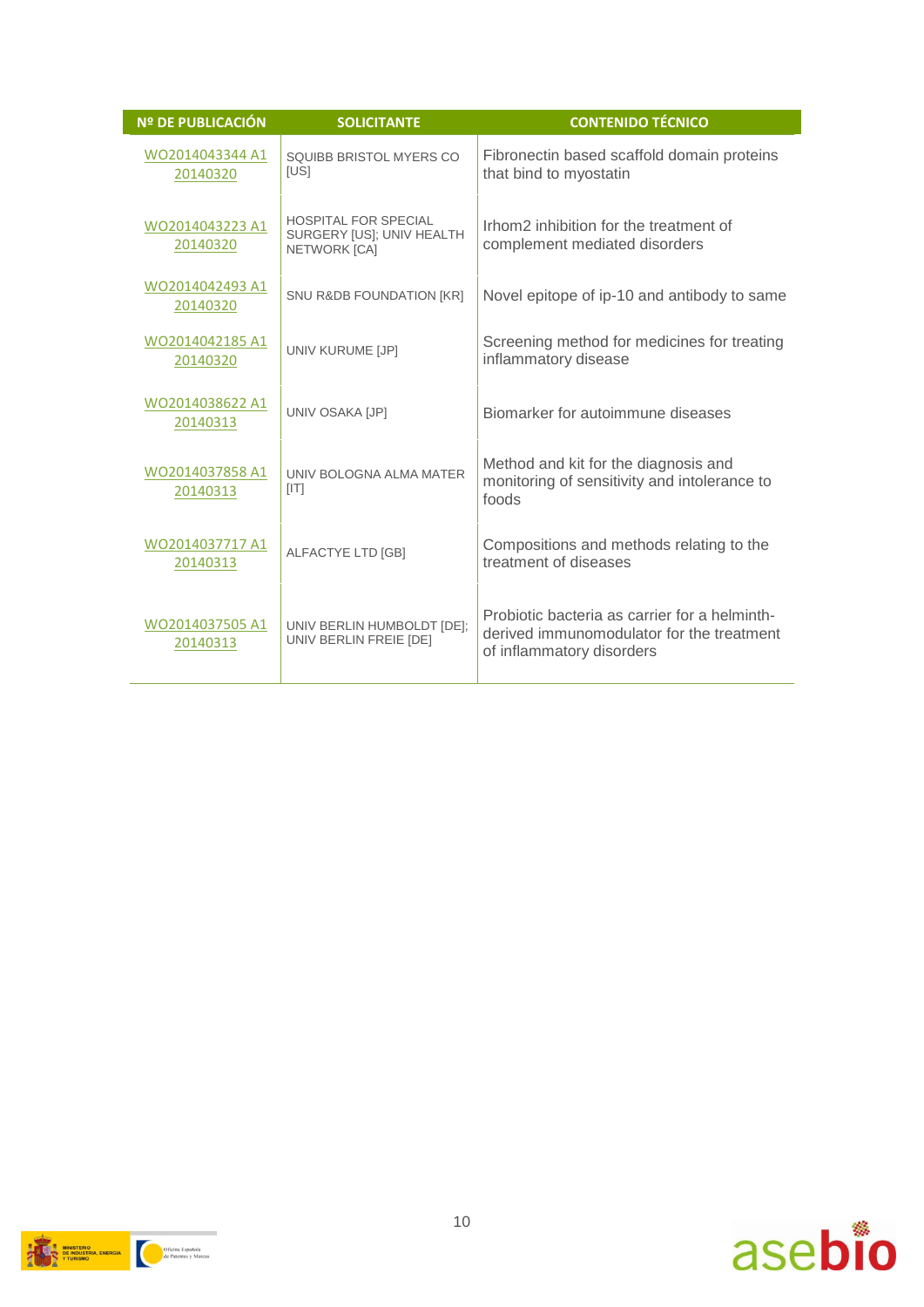# **Noticias**

### Nueva Alerta Tecnológica: Neoplasias Hematológicas**.**

La Oficina Española de Patentes y Marcas (OEPM) lanza una nueva [Alerta Tecnológica](http://www.oepm.es/es/informacion_tecnologica/informacion_gratuita/Alertas_Tecnologicas/) relativa a [Neoplasias Hematológicas.](http://www.oepm.es/es/informacion_tecnologica/informacion_gratuita/Alertas_Tecnologicas/detalle.html?id=400) Las Alertas Tecnológicas son un servicio gratuito de Información Tecnológica y proporcionan información actualizada sobre las patentes más recientes que se están publicando en el mundo en relación a un tema técnico concreto.

Esta nueva Alerta se une a las ya disponibles dedicadas a [Pilas de combustible,](http://www.oepm.es/es/informacion_tecnologica/informacion_gratuita/Alertas_Tecnologicas/detalle.html?id=2) [Energía](http://www.oepm.es/es/informacion_tecnologica/informacion_gratuita/Alertas_Tecnologicas/detalle.html?id=5)  [Geotérmica,](http://www.oepm.es/es/informacion_tecnologica/informacion_gratuita/Alertas_Tecnologicas/detalle.html?id=5) [Biocidas y reguladores del crecimiento vegetal de origen biológico](http://www.oepm.es/es/informacion_tecnologica/informacion_gratuita/Alertas_Tecnologicas/detalle.html?id=100) y [Nanofármacos.](http://www.oepm.es/es/informacion_tecnologica/informacion_gratuita/Alertas_Tecnologicas/detalle.html?id=4)

Junto con los Boletines de Vigilancia Tecnológica, publicaciones trimestrales que incluyen una selección de las patentes más relevantes publicadas en el mundo relativas a 14 sectores tecnológicos distintos, las Alertas Tecnológicas, de actualización diaria, completan la oferta de servicios de Vigilancia Tecnológica gratuitos realizados por examinadores de patentes de la OEPM que se llevan ofreciendo desde 2002.

### Nueva base de datos de Estadísticas OEPMESTAD

La [Oficina Española de Patentes y Marcas \(OEPM\),](http://www.oepm.es/es/index.html) continuando su labor de mejorar la gestión de sus datos estadísticos, ha elaborado una nueva base de datos gratuita y en línea: OEPMESTAD**.**



Esta base de datos permite acceder a estadísticas de las distintas modalidades de Propiedad Industrial de manera interactiva. De esta manera, se podrán generar consultas para que profesionales, investigadores y público en general puedan emplearla como fuente de información adaptada a sus

necesidades.

La actualización de OEPMESTAD será anual y el rango de búsqueda posible será entre los años 1987- 2013, dependiendo de la estadística generada. Además, proporciona dos ventajas adicionales: ofrece gráficos de las estadísticas consultadas y permite su descarga en formato Excel.

Esta aplicación viene a sustituir las publicaciones anuales de las estadísticas de Propiedad Industrial: Tomo I (Invenciones), Tomo II (Signos Distintivos y Diseños Industriales) y Tomo III (Recursos), que se venían publicando en formato PDF cada año en la web de la OEPM.

OEPMESTAD se encuentra disponible en la página web de la OEPM, en la sección ['Estadísticas'.](http://www.oepm.es/es/sobre_oepm/actividades_estadisticas/)

Para más información o cualquier consulta pueden dirigirse a: [estadisticas@oepm.es](mailto:estadisticas@oepm.es)